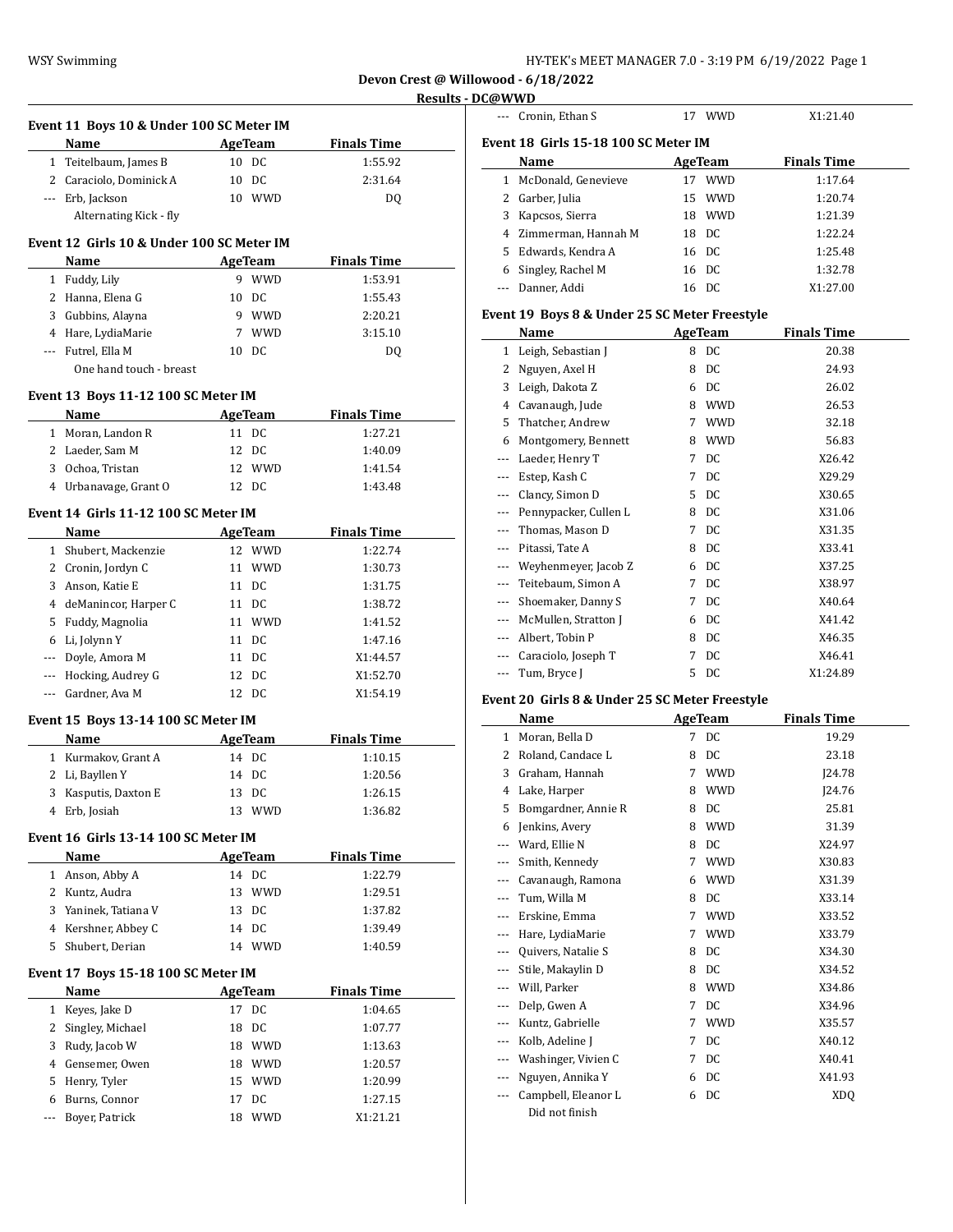| HY-TEK's MEET MANAGER 7.0 - 3:19 PM  6/19/2022  Page 2 |  |  |
|--------------------------------------------------------|--|--|
|--------------------------------------------------------|--|--|

| Event 21 Boys 9-10 50 SC Meter Freestyle |                       |    |            |                    |  |  |  |
|------------------------------------------|-----------------------|----|------------|--------------------|--|--|--|
|                                          | Name                  |    | AgeTeam    | <b>Finals Time</b> |  |  |  |
| 1                                        | Anson, Matthew P      | 9  | DC         | 38.62              |  |  |  |
| 2                                        | Fuddy, Donovan        | 9  | <b>WWD</b> | 43.96              |  |  |  |
| 3                                        | Erb, Jackson          | 10 | <b>WWD</b> | 46.36              |  |  |  |
| 4                                        | Caraciolo, Dominick A | 10 | - DC       | 54.83              |  |  |  |
| 5                                        | Klossner, Orin        | 10 | <b>WWD</b> | 1:17.04            |  |  |  |
| $- - -$                                  | Barbush, Jayden R     | 9  | DC         | X57.96             |  |  |  |
|                                          | White, Connor J       | 9  | DC.        | X1:00.01           |  |  |  |
| $\cdots$                                 | Laeder, Joe A         | 9  | DC         | X1:07.84           |  |  |  |
| $---$                                    | Hunsberger, Gage J    | 10 | DC.        | X1:11.95           |  |  |  |
| $---$                                    | Turner, Jax           | 9  | <b>WWD</b> | X1:21.89           |  |  |  |
| $---$                                    | Hocking, Jonas D      | 10 | -DC        | DO.                |  |  |  |
|                                          | No touch on turn      |    |            |                    |  |  |  |
|                                          | Block, Joey           | 9  | WWD        | <b>XNS</b>         |  |  |  |
|                                          |                       |    |            |                    |  |  |  |

## **Event 22 Girls 9-10 50 SC Meter Freestyle**

|          | Name<br>AgeTeam   |    |            | <b>Finals Time</b> |  |
|----------|-------------------|----|------------|--------------------|--|
| 1        | Albert, Peyton E  | 10 | DC.        | 44.90              |  |
| 2        | Smith, Angela     | 9  | <b>WWD</b> | 46.73              |  |
| 3        | Futrel, Ella M    | 10 | DC         | 48.16              |  |
| 4        | Gubbins, Alayna   | 9  | <b>WWD</b> | 49.05              |  |
|          | 5 Clauser, Eve M  | 10 | - DC       | 49.55              |  |
| 6        | Cao, Evangeline   | 9  | <b>WWD</b> | 1:03.60            |  |
| $\cdots$ | Atwell, Alana D   |    | 10 DC      | X54.42             |  |
|          | Mucci, Mia J      |    | 10 DC      | X1:06.33           |  |
|          | Shoemaker, Leah N | 9  | DC         | X1:07.59           |  |
|          | Frye, Chocolate A | 10 | DC         | X1:28.50           |  |
|          | Gavazzi, Mia K    | 10 | DC         | X1:41.89           |  |

## **Event 23 Boys 11-12 50 SC Meter Freestyle**

|              | <b>Name</b>               |    | AgeTeam | <b>Finals Time</b> |  |
|--------------|---------------------------|----|---------|--------------------|--|
| $\mathbf{1}$ | Patel, Dev M              |    | 12 DC   | 35.49              |  |
|              | 2 deManincor. Gio V       |    | 12 DC   | 35.93              |  |
|              | 3 Laeder, Sam M           |    | 12 DC   | 39.25              |  |
| 4            | Gubbins, Aiden            |    | 12 WWD  | 41.62              |  |
|              | --- Connelly, Joshua B    |    | 12 DC   | X41.50             |  |
|              | --- Soles, Dylan P        |    | 12 DC   | X41.53             |  |
|              | --- Pennypacker, Jagger L |    | 11 DC   | X42.80             |  |
|              | --- Shearer, Clayton F    |    | 11 DC   | X43.25             |  |
|              | --- Ward, Carter J        | 11 | DC      | X43.35             |  |
|              | --- Gaus, Elias B         | 11 | DC      | X45.24             |  |

## **Event 24 Girls 11-12 50 SC Meter Freestyle**

|     | Name              |    | AgeTeam    | <b>Finals Time</b> |
|-----|-------------------|----|------------|--------------------|
| 1   | Hunt, Sophie G    |    | 12 DC      | 33.56              |
| 2   | Dougherty, Sarah  |    | 12 WWD     | 33.69              |
| 3   | Tum, Kayden E     |    | 11 DC      | 34.69              |
| 4   | Zlogar, Emma E    |    | 12 DC      | 36.12              |
| 5.  | Thatcher, Brianna |    | 12 WWD     | 36.98              |
| 6   | Hook, Rebecca     | 11 | <b>WWD</b> | 37.87              |
|     | Plague, Harper E  | 11 | DC         | X37.35             |
|     | Gardner, Ava M    |    | 12 DC      | X37.41             |
|     | Raback, Chloe G   |    | 11 DC      | X40.61             |
|     | Fuddy, Elise      |    | 11 WWD     | X42.57             |
|     | Wable, Taylor J   |    | 12 DC      | X42.68             |
| --- | Hocking, Audrey G |    | 12 DC      | X42.84             |
|     | Li, Jolynn Y      |    | 11 DC      | X43.50             |

| ∟(ພwwD                   |                             |    |            |            |
|--------------------------|-----------------------------|----|------------|------------|
| $\cdots$                 | Brehm, Eleni                |    | 12 WWD     | X43.75     |
| $\overline{\phantom{a}}$ | Henry, Julia                |    | 12 WWD     | X44.76     |
| $\cdots$                 | Cunningham, Annabelle       |    | 12 WWD     | X45.15     |
| ---                      | Kajder, Maddie J            |    | 12 DC      | X45.77     |
|                          | --- MacKay, Leah            |    | 11 WWD     | X48.50     |
| $\cdots$                 | Delp, Olivia M              |    | 11 DC      | X51.40     |
|                          | --- Mott, Kassidee          | 11 | <b>WWD</b> | X53.65     |
|                          | --- Planey, Analise         |    | 12 WWD     | X53.73     |
| $\cdots$                 | Caldwell, Faithe            |    | 11 WWD     | X57.85     |
|                          | --- Frye, Sami or Samanth L |    | 12 DC      | X1:05.32   |
| $\overline{\phantom{a}}$ | Arce, Natalia I             | 11 | DC         | X1:21.62   |
|                          | Doyle, Amora M              |    | 11 DC      | <b>XNS</b> |

### **Event 25 Boys 13-14 50 SC Meter Freestyle**

| Name                  | AgeTeam |        | <b>Finals Time</b> |  |
|-----------------------|---------|--------|--------------------|--|
| 1 Pitassi, Leo J      |         | 13 DC  | 29.90              |  |
| 2 Kasputis, Daxton E  |         | 13 DC  | 34.25              |  |
| 3 Erb, Josiah         |         | 13 WWD | 34.46              |  |
| 4 Wagner, Alex C      |         | 14 DC  | 36.23              |  |
| --- Albert, Tristan P |         | 13 DC  | X37.58             |  |
| --- Mucci, Eli R      |         | 14 DC  | X42.75             |  |

### **Event 26 Girls 13-14 50 SC Meter Freestyle**

|          | Name                 |    | AgeTeam  | <b>Finals Time</b> |
|----------|----------------------|----|----------|--------------------|
| 1        | Anson, Abby A        |    | 14 DC    | 33.93              |
|          | Kapcsos, Olivia      | 13 | WWD      | 34.25              |
| 3        | Wivell, Jenna        | 13 | .<br>WWD | 35.43              |
|          | 4 Yaninek, Tatiana V |    | 13 DC    | 36.78              |
| 5        | Addams, Emily        | 13 | WWD      | 37.01              |
|          | 6 Kershner, Abbey C  |    | 14 DC    | 39.90              |
|          | --- Smith, Emily J   |    | 14 DC    | X39.96             |
|          | --- Hanna, Mira L    | 13 | DC       | X40.59             |
| $\cdots$ | Benfer, Cloe L       |    | 14 DC    | X40.91             |
|          | Burns, Riley E       | 13 | DC       | X41.13             |

### **Event 27 Boys 15-18 50 SC Meter Freestyle**

|                                            | Name                |    | <b>AgeTeam</b> | <b>Finals Time</b> |  |  |  |
|--------------------------------------------|---------------------|----|----------------|--------------------|--|--|--|
| $\mathbf{1}$                               | Keyes, Jake D       | 17 | DC             | 26.34              |  |  |  |
| 2                                          | Wagner, Evan J      | 16 | DC             | 26.73              |  |  |  |
| 3                                          | Hicks, Garrett M    | 15 | DC             | 27.23              |  |  |  |
| 4                                          | Yohn, Nathan        | 17 | <b>WWD</b>     | 27.98              |  |  |  |
| 5                                          | Mickievicz, Adam    | 17 | <b>WWD</b>     | 29.02              |  |  |  |
| 6                                          | Cronin, Ethan S     | 17 | <b>WWD</b>     | 29.85              |  |  |  |
| ---                                        | Miller, Brady       | 18 | DC             | X29.59             |  |  |  |
| ---                                        | Bomgardner, Lukas J | 15 | DC             | X30.24             |  |  |  |
|                                            | Yaninek, Alek       | 16 | DC.            | X30.36             |  |  |  |
|                                            | Gensemer, Owen      | 18 | <b>WWD</b>     | X30.92             |  |  |  |
| ---                                        | Rutherford, Nevin   | 18 | <b>WWD</b>     | X30.97             |  |  |  |
| $---$                                      | Boyer, Patrick      | 18 | <b>WWD</b>     | X31.09             |  |  |  |
|                                            | Henry, Tyler        | 15 | <b>WWD</b>     | X31.44             |  |  |  |
|                                            | Epps, Ryan          | 18 | <b>WWD</b>     | X31.79             |  |  |  |
|                                            | Burns, Connor       | 17 | DC             | X32.23             |  |  |  |
|                                            | Mucci, Dominick R   | 15 | DC             | X41.27             |  |  |  |
| Event 28 Girls 15-18 50 SC Meter Freestyle |                     |    |                |                    |  |  |  |
|                                            | Name                |    | <b>AgeTeam</b> | <b>Finals Time</b> |  |  |  |
| $\mathbf{1}$                               | Foose, Courtney J   | 16 | DC             | 30.86              |  |  |  |
| 2                                          | Wilkinson, Kylie    | 16 | <b>WWD</b>     | 30.98              |  |  |  |
| 3                                          | Cronin, Tessa       | 15 | WWD            | 31.42              |  |  |  |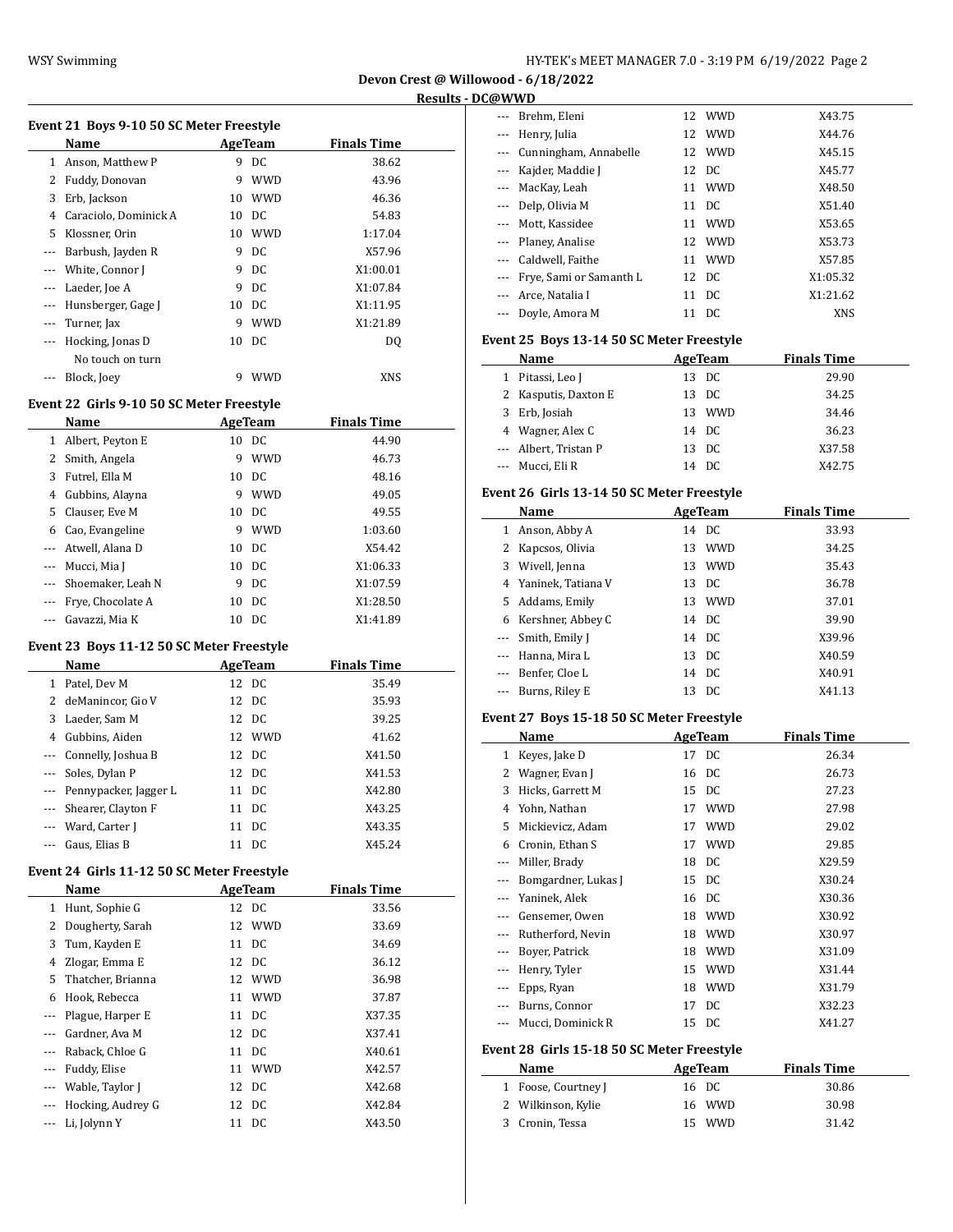$\overline{a}$ 

|      | (Event 28 Girls 15-18 50 SC Meter Freestyle) |    |
|------|----------------------------------------------|----|
| Nomo | $A \alpha \alpha$ Toom                       | п. |

|          | Name                | AgeTeam | <b>Finals Time</b> |  |
|----------|---------------------|---------|--------------------|--|
|          | 4 Edwards, Kendra A | 16 DC   | 33.21              |  |
| 5.       | Mooney, Cathleen    | 16 WWD  | 33.26              |  |
| 6        | Swartz, Cassidy R   | 16 DC   | 33.90              |  |
| $\cdots$ | Harr, Aynslee P     | 15 DC   | X34.11             |  |
|          | Oltmans, Rene       | 16 WWD  | X34.41             |  |
|          | Danner, Addi        | 16 DC   | X34.53             |  |
|          | Rundle, Emma M      | 18 DC   | X34.54             |  |
|          | --- Rudy, Morgan R  | 16 WWD  | X34.83             |  |
|          | --- Yohn, Rachel    | 15 WWD  | X35.63             |  |
|          | Wivell, Jillian     | 16 WWD  | X35.76             |  |
|          | Singley, Rachel M   | 16 DC   | X37.19             |  |
|          | Ziegler, Alyssa     | 16 WWD  | X42.88             |  |
|          |                     |         |                    |  |

# **Event 29 Boys 8 & Under 25 SC Meter Backstroke**

|          | Name                   |    | <b>AgeTeam</b> | <b>Finals Time</b> |
|----------|------------------------|----|----------------|--------------------|
| 1        | Fernandez, Kellen      | 7  | <b>WWD</b>     | 29.42              |
| 2        | Leigh, Dakota Z        | 6  | DC             | 32.55              |
| 3        | Thatcher, Andrew       | 7  | <b>WWD</b>     | 34.80              |
| 4        | Laeder, Henry T        | 7  | DC             | 35.52              |
| 5        | Cavanaugh, Jude        | 8  | <b>WWD</b>     | 37.07              |
| 6        | Della Porta, Matthew P | 8  | DC.            | 38.32              |
| $\cdots$ | Clancy, Simon D        | 5. | DC.            | X37.68             |
| $---$    | Estep, Kash C          | 7  | DC.            | X40.67             |
|          | Teitebaum, Simon A     | 7  | DC.            | X46.26             |
|          | Pennypacker, Cullen L  | 8  | DC.            | X49.35             |
|          | McMullen, Stratton J   | 6  | DC             | X52.17             |
| $\cdots$ | Montgomery, Bennett    | 8  | <b>WWD</b>     | X53.35             |
| $---$    | Shoemaker, Danny S     | 7  | DC             | X57.44             |
| $---$    | Pitassi, Tate A        | 8  | DC             | X58.41             |
|          | Caraciolo, Joseph T    | 7  | DC             | X1:18.69           |
|          | Weyhenmeyer, Jacob Z   | 6  | DC             | XD <sub>O</sub>    |
|          | Did not finish on back |    |                |                    |
| $---$    | Thomas, Mason D        | 7  | DC             | <b>XDQ</b>         |
|          | Did not finish on back |    |                |                    |

### **Event 30 Girls 8 & Under 25 SC Meter Backstroke**

|          | Name                 |   | AgeTeam    | <b>Finals Time</b> |
|----------|----------------------|---|------------|--------------------|
| 1        | Underkoffler, Peyton | 7 | <b>WWD</b> | 28.58              |
| 2        | Ward, Ellie N        | 8 | DC         | 28.76              |
| 3        | Bomgardner, Annie R  | 8 | DC         | 29.95              |
| 4        | Roland, Candace L    | 8 | DC         | 31.03              |
| 5        | Will, Parker         | 8 | <b>WWD</b> | 38.95              |
| 6        | Jenkins, Avery       | 8 | <b>WWD</b> | 39.69              |
| $---$    | Cavanaugh, Ramona    | 6 | <b>WWD</b> | X35.64             |
| ---      | Quivers, Natalie S   | 8 | DC         | X38.00             |
| $---$    | Delp, Gwen A         | 7 | DC         | X38.02             |
| ---      | Stile, Makaylin D    | 8 | DC         | X38.37             |
| $\cdots$ | Smith, Kennedy       | 7 | <b>WWD</b> | X43.72             |
| ---      | Erskine, Emma        | 7 | <b>WWD</b> | X44.29             |
| ---      | Tum, Willa M         | 8 | DC         | X44.50             |
| ---      | Kolb, Adeline J      | 7 | DC         | X44.57             |
| ---      | Nguyen, Annika Y     | 6 | DC         | X45.39             |
| $---$    | Washinger, Vivien C  | 7 | DC         | X46.60             |
|          | Kuntz, Gabrielle     | 7 | <b>WWD</b> | X52.02             |
|          | Campbell, Eleanor L  | 6 | DC         | X1:11.02           |

| Event 31 Boys 9-10 50 SC Meter Backstroke |                      |   |                |                    |  |  |
|-------------------------------------------|----------------------|---|----------------|--------------------|--|--|
|                                           | Name                 |   | <b>AgeTeam</b> | <b>Finals Time</b> |  |  |
| 1                                         | Teitelbaum, James B  |   | 10 DC          | 48.44              |  |  |
| 2                                         | Fuddy, Donovan       | 9 | <b>WWD</b>     | 56.11              |  |  |
| 3                                         | Hocking, Jonas D     |   | 10 DC          | 1:02.42            |  |  |
| 4                                         | Klossner, Orin       |   | 10 WWD         | 1:49.72            |  |  |
| $\cdots$                                  | Barbush, Jayden R    | 9 | DC             | X1:20.07           |  |  |
|                                           | Hunsberger, Gage J   |   | 10 DC          | X1:37.81           |  |  |
| $\cdots$                                  | Turner, Jax          | 9 | WWD            | DO                 |  |  |
|                                           | No touch at turn     |   |                |                    |  |  |
|                                           | --- White, Connor J  | 9 | DC.            | D <sub>0</sub>     |  |  |
|                                           | False start          |   |                |                    |  |  |
|                                           | Laeder, Joe A        | 9 | DC             | XD <sub>0</sub>    |  |  |
|                                           | Not on back off wall |   |                |                    |  |  |

## **Event 32 Girls 9-10 50 SC Meter Backstroke**

|          | Name                  |    | AgeTeam    | <b>Finals Time</b> |  |
|----------|-----------------------|----|------------|--------------------|--|
| 1        | Smith, Angela         | 9  | <b>WWD</b> | 54.46              |  |
| 2        | Hanna, Elena G        | 10 | DC         | 56.34              |  |
| 3        | Gubbins, Alayna       | 9  | <b>WWD</b> | 58.43              |  |
| 4        | Eirkson, Emme A       | 9  | DC         | 1:00.62            |  |
| 5.       | Clauser, Eve M        |    | 10 DC      | 1:02.21            |  |
|          | --- Albert, Peyton E  |    | 10 DC      | X1:01.79           |  |
|          | --- Atwell, Alana D   |    | 10 DC      | X1:06.33           |  |
|          | --- Futrel, Ella M    |    | 10 DC      | X1:08.78           |  |
|          | --- Mucci, Mia J      | 10 | DC         | X1:24.10           |  |
|          | --- Shoemaker, Leah N | 9  | DC         | X1:24.52           |  |
| $\cdots$ | Gavazzi, Mia K        | 10 | DC         | X1:31.03           |  |
| ---      | Frye, Chocolate A     | 10 | DC         | X1:38.94           |  |

## **Event 33 Boys 11-12 50 SC Meter Backstroke**

|              | Name                      | AgeTeam |        | <b>Finals Time</b> |
|--------------|---------------------------|---------|--------|--------------------|
| $\mathbf{1}$ | Moran, Landon R           |         | 11 DC  | 40.60              |
|              | 2 deManincor, Gio V       |         | 12 DC  | 45.24              |
|              | 3 Gubbins, Aiden          |         | 12 WWD | 52.51              |
|              | --- Connelly, Joshua B    |         | 12 DC  | X50.94             |
|              | --- Gaus, Elias B         |         | 11 DC  | X56.55             |
|              | --- Pennypacker, Jagger L |         | 11 DC  | X59.13             |
|              | --- Soles, Dylan P        |         | 12 DC  | X1:00.34           |
|              | --- Shearer, Clayton F    |         | 11 DC  | X1:04.78           |
|              | --- Patel, Dev M          |         | 12 DC  | DO.                |
|              | No touch at turn          |         |        |                    |

**Event 34 Girls 11-12 50 SC Meter Backstroke**

|          | Name              | AgeTeam |            | <b>Finals Time</b> |
|----------|-------------------|---------|------------|--------------------|
| 1        | Dougherty, Sarah  |         | 12 WWD     | 38.09              |
| 2        | Hunt, Sophie G    |         | 12 DC      | 38.84              |
| 3        | Anson, Katie E    | 11      | DC         | 44.64              |
| 4        | Thatcher, Brianna |         | 12 WWD     | 46.79              |
| 5.       | Plague, Harper E  | 11      | DC         | 48.50              |
| 6        | Fuddy, Elise      | 11      | <b>WWD</b> | 51.01              |
|          | Colon, Avery E    |         | 12 DC      | X45.08             |
|          | Conches, Keira X  | 11      | DC         | X45.94             |
| $\cdots$ | Hook, Rebecca     | 11      | <b>WWD</b> | X47.92             |
|          | Raback, Chloe G   | 11      | DC         | X52.75             |
|          | Brehm, Eleni      | 12      | WWD        | X54.69             |
|          | Kuntz, Evelyn     |         | 12 WWD     | X55.70             |
|          | Hocking, Audrey G |         | 12 DC      | X55.96             |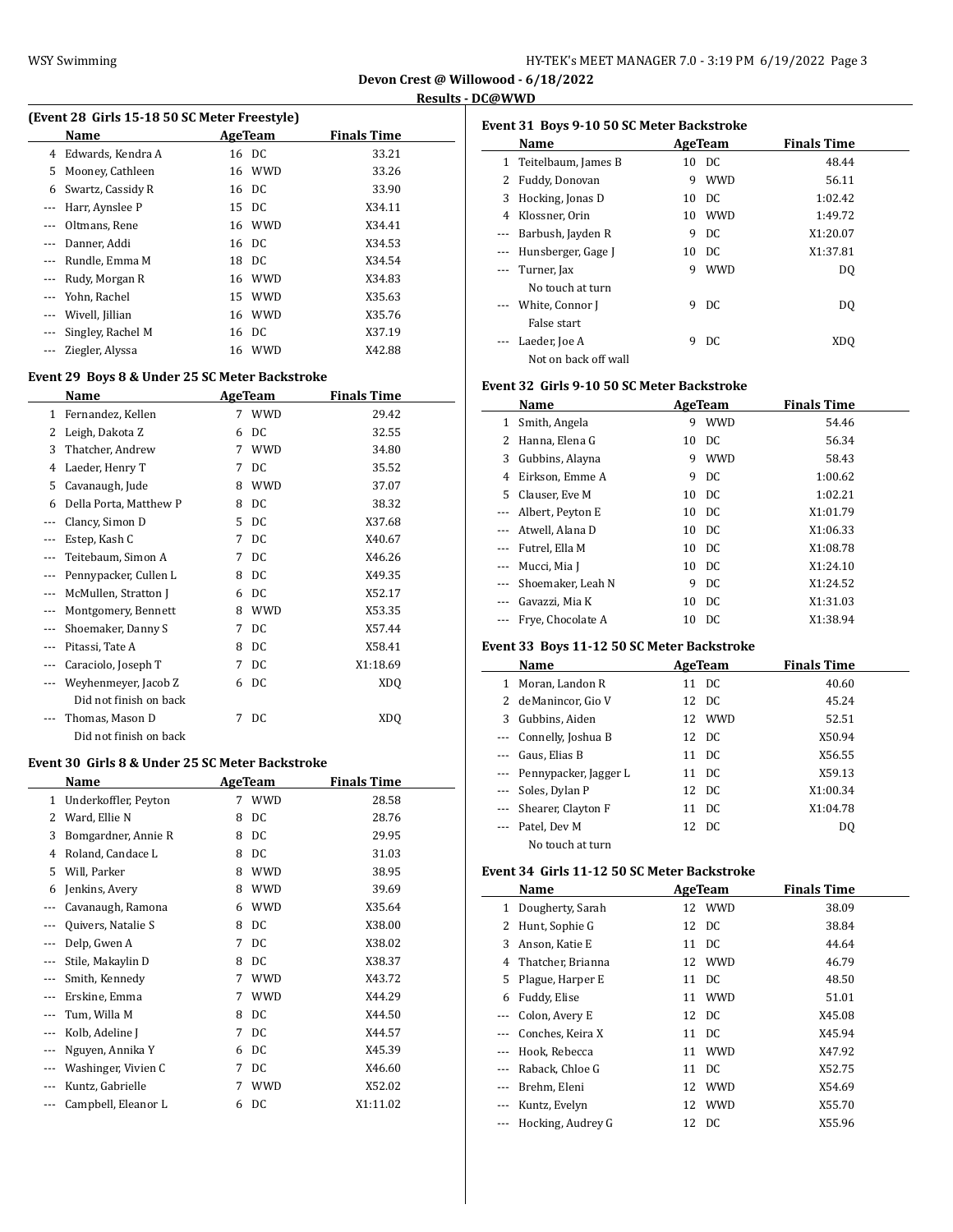| HY-TEK's MEET MANAGER 7.0 - 3:19 PM  6/19/2022  Page 4 |  |  |  |  |  |
|--------------------------------------------------------|--|--|--|--|--|
|--------------------------------------------------------|--|--|--|--|--|

| (Event 34 Girls 11-12 50 SC Meter Backstroke) |                                                  |    |                |                    |  |  |
|-----------------------------------------------|--------------------------------------------------|----|----------------|--------------------|--|--|
|                                               | Name                                             |    | <b>AgeTeam</b> | <b>Finals Time</b> |  |  |
| $---$                                         | Kajder, Maddie J                                 |    | 12 DC          | X55.96             |  |  |
|                                               | --- Wable, Taylor J                              | 12 | DC             | X56.53             |  |  |
|                                               | --- Gardner, Ava M                               | 12 | DC             | X56.63             |  |  |
|                                               | --- MacKay, Leah                                 |    | 11 WWD         | X1:02.05           |  |  |
|                                               | --- Cunningham, Annabelle                        | 12 | WWD            | X1:02.44           |  |  |
|                                               | --- Delp, Olivia M                               |    | 11 DC          | X1:05.64           |  |  |
|                                               | --- Planey, Analise                              |    | 12 WWD         | X1:10.26           |  |  |
|                                               | --- Frye, Sami or Samanth L                      |    | 12 DC          | X1:28.58           |  |  |
|                                               | Event 35 Boys 13-14 50 SC Meter Backstroke       |    |                |                    |  |  |
|                                               | Name                                             |    | AgeTeam        | <b>Finals Time</b> |  |  |
|                                               | 1 Li, Bayllen Y                                  |    | 14 DC          | 38.54              |  |  |
|                                               | 2 Burns, Keegan G                                |    | 14 DC          | 40.38              |  |  |
|                                               | 3 Wagner, Alex C                                 |    | 14 DC          | 50.68              |  |  |
|                                               | 4 Mott, James                                    |    | 13 WWD         | 57.41              |  |  |
|                                               | --- Albert, Tristan P                            |    | 13 DC          | X52.47             |  |  |
| ---                                           | Mucci, Eli R                                     |    | 14 DC          | X1:08.26           |  |  |
|                                               |                                                  |    |                |                    |  |  |
|                                               | Event 36 Girls 13-14 50 SC Meter Backstroke      |    |                |                    |  |  |
|                                               | Name                                             |    | AgeTeam        | <b>Finals Time</b> |  |  |
|                                               | 1 Raback, Ella F                                 |    | 14 DC          | 38.60              |  |  |
|                                               | 2 Wivell, Jenna                                  |    | 13 WWD         | 40.26              |  |  |
|                                               | 3 Kuntz, Audra                                   |    | 13 WWD         | 42.47              |  |  |
|                                               | 4 Addams, Emily                                  |    | 13 WWD         | 49.42              |  |  |
|                                               | 5 Kershner, Abbey C                              |    | 14 DC          | 49.64              |  |  |
|                                               | 6 Clauser, Mia E                                 |    | 13 DC          | 51.52              |  |  |
|                                               | --- Hanna, Mira L                                |    | 13 DC          | X49.71             |  |  |
|                                               | --- Smith, Emily J                               |    | 14 DC          | XDQ                |  |  |
|                                               | False start                                      |    |                |                    |  |  |
|                                               | Event 37 Boys 15-18 50 SC Meter Backstroke       |    |                |                    |  |  |
|                                               | Name                                             |    | <b>AgeTeam</b> | <b>Finals Time</b> |  |  |
|                                               | 1 Wagner, Evan J                                 |    | 16 DC          | 31.53              |  |  |
|                                               | 2 Rutherford, Nevin                              |    | 18 WWD         | 34.54              |  |  |
|                                               | 3 Yohn, Nathan                                   |    | 17 WWD         | 36.96              |  |  |
|                                               | 4 Bomgardner, Lukas J                            |    | 15 DC          | 37.81              |  |  |
|                                               | 5 Yaninek. Alek                                  |    | 16 DC          | 38.23              |  |  |
|                                               | Mucci, Dominick R                                | 15 | DC             | X49.01             |  |  |
|                                               | Event 38 Girls 15-18 50 SC Meter Backstroke      |    |                |                    |  |  |
|                                               | Name                                             |    | AgeTeam        | <b>Finals Time</b> |  |  |
|                                               | 1 Wilkinson, Kylie                               |    | 16 WWD         | 35.85              |  |  |
|                                               | 2 Cronin, Tessa                                  |    | 15 WWD         | 37.68              |  |  |
|                                               | 3 Patel, Annika M                                |    | 15 DC          | 38.81              |  |  |
|                                               | 4 Wivell, Jillian                                |    | 16 WWD         | 41.44              |  |  |
|                                               | 5 Swartz, Cassidy R                              |    | 16 DC          | 42.06              |  |  |
|                                               |                                                  |    |                |                    |  |  |
|                                               | Event 39 Boys 10 & Under 100 SC Meter Freestyle  |    |                |                    |  |  |
|                                               | Name                                             |    | <b>AgeTeam</b> | <b>Finals Time</b> |  |  |
|                                               | 1 Anson, Matthew P                               |    | 9 DC           | 1:30.26            |  |  |
|                                               | 2 Teitelbaum, James B                            | 10 | DC             | 1:37.23            |  |  |
|                                               | 3 Caraciolo, Dominick A                          |    | 10 DC          | 1:57.48            |  |  |
|                                               | 4 Cavanaugh, Jude                                |    | 8 WWD          | 2:27.20            |  |  |
| $---$                                         | Hocking, Jonas D                                 |    | 10 DC          | X1:55.91           |  |  |
|                                               | Event 40 Girls 10 & Under 100 SC Meter Freestyle |    |                |                    |  |  |
|                                               | Name                                             |    | <b>AgeTeam</b> | <b>Finals Time</b> |  |  |
|                                               | 1 Albert, Peyton E                               |    | 10 DC          | 1:47.12            |  |  |
|                                               |                                                  |    |                |                    |  |  |

| 2 Smith, Angela    | 9 WWD      | 1:48.09 |
|--------------------|------------|---------|
| 3 Clauser, Eve M   | 10 DC      | 1:52.16 |
| 4 Eirkson, Emme A  | 9 DC       | 1:58.46 |
| 5 Cao, Evangeline  | <b>WWD</b> | 2:40.79 |
| 6 Hare, LydiaMarie | <b>WWD</b> | 2:49.64 |
|                    |            |         |

# **Event 41 Boys 11-12 100 SC Meter Freestyle**

|   | Name                      | AgeTeam  | <b>Finals Time</b> |
|---|---------------------------|----------|--------------------|
| 1 | Sobin, Max K              | 12 DC    | 1:14.62            |
| 2 | Moran, Landon R           | 11 DC    | 1:15.21            |
| 3 | Urbanavage, Grant O       | 12 DC    | 1:31.38            |
| 4 | Gubbins, Aiden            | 12 WWD   | 1:39.08            |
|   | --- Eirkson, Alex J       | 11 DC    | X1:23.05           |
|   | --- Laeder, Sam M         | 12 DC    | X1:29.82           |
|   | --- Patel, Dev M          | 12 DC    | X1:31.49           |
|   | --- Connelly, Joshua B    | 12 DC    | X1:37.73           |
|   | --- Ward, Carter J        | 11 DC    | X1:42.97           |
|   | --- Soles, Dylan P        | 12 DC    | X1:43.32           |
|   | --- Pennypacker, Jagger L | 11 DC    | X1:43.92           |
|   | --- Shearer, Clayton F    | DC<br>11 | X1:55.83           |

## **Event 42 Girls 11-12 100 SC Meter Freestyle**

|       | Name                  |    | AgeTeam    | <b>Finals Time</b> |  |
|-------|-----------------------|----|------------|--------------------|--|
| 1     | Dougherty, Sarah      | 12 | <b>WWD</b> | 1:14.16            |  |
| 2     | Hunt, Sophie G        | 12 | DC         | 1:15.79            |  |
| 3     | Tum, Kayden E         | 11 | DC         | 1:21.10            |  |
| 4     | deManincor, Harper C  | 11 | DC         | 1:24.43            |  |
| 5     | Hook, Rebecca         | 11 | <b>WWD</b> | 1:24.75            |  |
| 6     | Thatcher, Brianna     | 12 | <b>WWD</b> | 1:28.40            |  |
| $---$ | Conches, Keira X      | 11 | DC         | X1:21.99           |  |
|       | Colon, Avery E        | 12 | DC         | X1:26.30           |  |
|       | Zlogar, Emma E        | 12 | DC         | X1:27.13           |  |
| $---$ | Plague, Harper E      | 11 | DC         | X1:33.15           |  |
| $---$ | Fuddy, Elise          | 11 | <b>WWD</b> | X1:35.39           |  |
|       | Wable, Taylor J       | 12 | DC         | X1:39.26           |  |
|       | Raback, Chloe G       | 11 | DC         | X1:39.93           |  |
| $---$ | Kuntz, Evelyn         | 12 | <b>WWD</b> | X1:41.46           |  |
|       | Brehm, Eleni          | 12 | <b>WWD</b> | X1:42.93           |  |
| $---$ | Kajder, Maddie J      | 12 | DC         | X1:43.90           |  |
| $---$ | Henry, Julia          | 12 | <b>WWD</b> | X1:44.43           |  |
| $---$ | Cunningham, Annabelle | 12 | <b>WWD</b> | X1:50.27           |  |
|       | MacKay, Leah          | 11 | <b>WWD</b> | X1:53.97           |  |
|       | Planey, Analise       | 12 | <b>WWD</b> | X2:11.00           |  |

## **Event 43 Boys 13-14 100 SC Meter Freestyle**

|                                                                              | Name                |    | AgeTeam | <b>Finals Time</b> |  |  |  |
|------------------------------------------------------------------------------|---------------------|----|---------|--------------------|--|--|--|
| $\mathbf{1}$                                                                 | Kurmakov, Grant A   |    | 14 DC   | 1:00.20            |  |  |  |
|                                                                              | 2 Foose, Ryan A     |    | 13 DC   | 1:11.86            |  |  |  |
| 3                                                                            | Mucci, Eli R        |    | 14 DC   | 1:44.15            |  |  |  |
|                                                                              | 4 Mott, James       |    | 13 WWD  | 1:57.35            |  |  |  |
| $\cdots$                                                                     | Li, Bayllen Y       |    | 14 DC   | X1:12.58           |  |  |  |
|                                                                              | --- Burns, Keegan G |    | 14 DC   | X1:15.76           |  |  |  |
| Event 44 Girls 13-14 100 SC Meter Freestyle<br><b>Finals Time</b><br>AgeTeam |                     |    |         |                    |  |  |  |
|                                                                              | Name                |    |         |                    |  |  |  |
|                                                                              | Raback, Ella F      | 14 | - DC    | 1:12.85            |  |  |  |

| 1 Raback, Ella F  | 14 DC             | 1:12.85 |
|-------------------|-------------------|---------|
| 2 Kuntz, Audra    | 13 WWD            | 1:20.35 |
| 3 Wivell, Jenna   | 13 WWD            | 1:20.82 |
| 4 Kapcsos, Olivia | <b>WWD</b><br>13. | 1.2122  |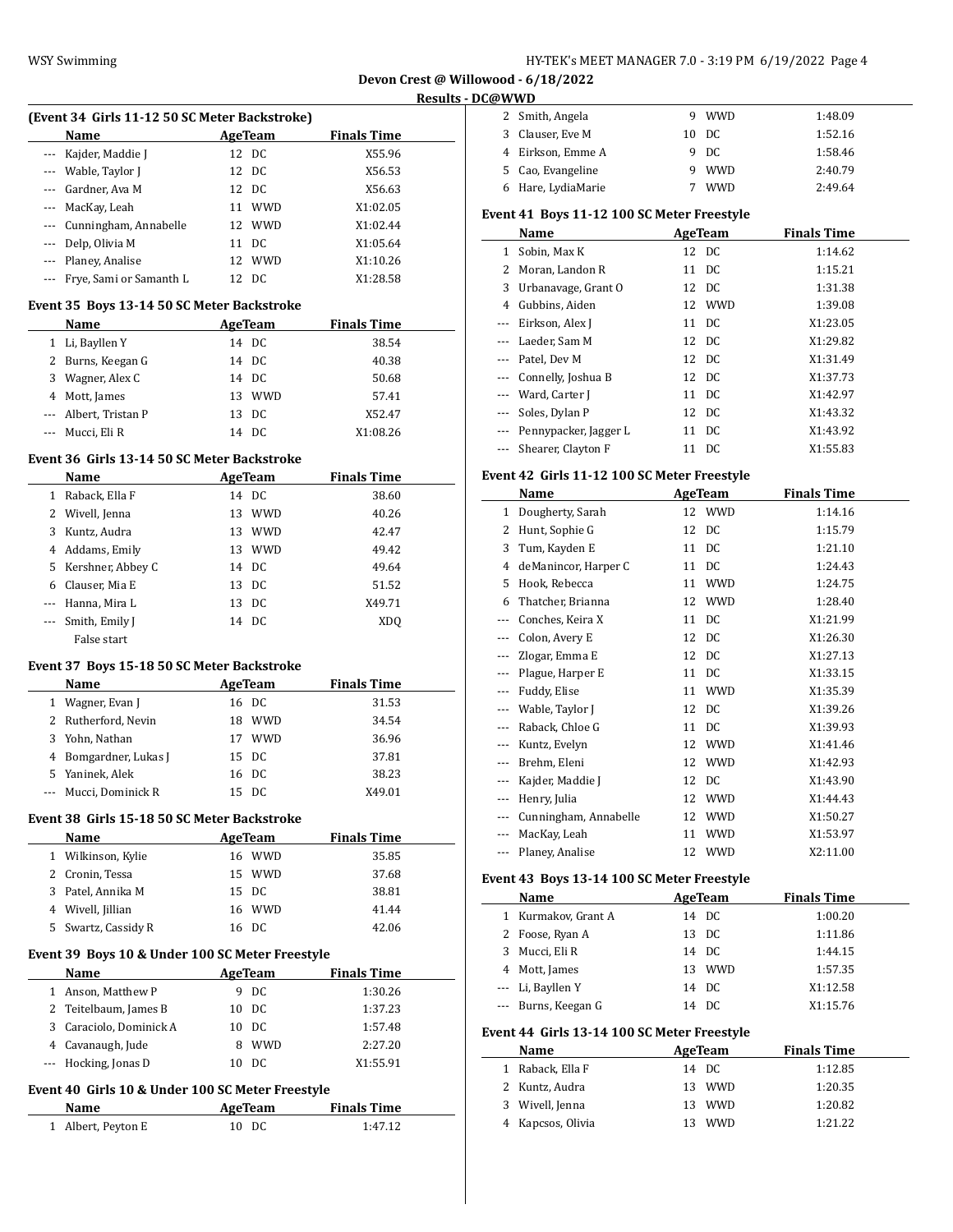| HY-TEK's MEET MANAGER 7.0 - 3:19 PM  6/19/2022  Page 5 |  |  |  |
|--------------------------------------------------------|--|--|--|
|--------------------------------------------------------|--|--|--|

| (Event 44 Girls 13-14 100 SC Meter Freestyle) |                    |    |         |                    |  |  |  |
|-----------------------------------------------|--------------------|----|---------|--------------------|--|--|--|
|                                               | <b>Name</b>        |    | AgeTeam | <b>Finals Time</b> |  |  |  |
|                                               | 5 Benfer, Cloe L   |    | 14 DC   | 1:32.55            |  |  |  |
|                                               | 6 Burns, Riley E   |    | 13 DC   | 1:38.02            |  |  |  |
|                                               | --- Hanna, Mira L  |    | 13 DC   | X1:34.86           |  |  |  |
|                                               | --- Clauser, Mia E | 13 | DC      | X1:47.48           |  |  |  |

### **Event 45 Boys 15-18 100 SC Meter Freestyle**

|       | Name                |    | AgeTeam    | <b>Finals Time</b> |
|-------|---------------------|----|------------|--------------------|
|       | Singley, Michael    |    | 18 DC      | 59.62              |
| 2     | Hicks, Garrett M    |    | 15 DC      | 1:02.09            |
| 3     | Yohn, Nathan        | 17 | <b>WWD</b> | 1:05.83            |
| 4     | Cronin, Ethan S     | 17 | <b>WWD</b> | 1:07.01            |
| 5.    | Miller, Brady       | 18 | DC.        | 1:07.66            |
| 6     | Mickievicz, Adam    | 17 | <b>WWD</b> | 1:08.21            |
| --- 1 | Boyer, Patrick      | 18 | <b>WWD</b> | X1:09.57           |
|       | --- Epps, Ryan      | 18 | <b>WWD</b> | X1:10.84           |
|       | Bomgardner, Lukas J |    | 15 DC      | X1:13.65           |
|       | Burns, Connor       | 17 | DC         | X1:16.82           |
|       | Mucci, Dominick R   | 15 | DC.        | X1:38.45           |

## **Event 46 Girls 15-18 100 SC Meter Freestyle**

|              | Name                 |    | AgeTeam    | <b>Finals Time</b> |
|--------------|----------------------|----|------------|--------------------|
| $\mathbf{1}$ | Wilkinson, Kylie     |    | 16 WWD     | 1:06.01            |
| 2            | Foose, Courtney J    |    | 16 DC      | 1:08.03            |
| 3            | Cronin, Tessa        |    | 15 WWD     | 1:10.72            |
| 4            | Kapcsos, Sierra      | 18 | <b>WWD</b> | 1:11.76            |
| 5.           | Rundle, Emma M       |    | 18 DC      | 1:17.21            |
|              | --- Mooney, Cathleen |    | 16 WWD     | X1:15.52           |
| $\cdots$     | Danner, Addi         |    | 16 DC      | X1:15.95           |
|              | Oltmans, Rene        |    | 16 WWD     | X1:19.11           |
| $\cdots$     | Rudy, Morgan R       | 16 | WWD        | X1:19.99           |
|              | Yohn, Rachel         | 15 | <b>WWD</b> | X1:24.48           |
|              | Ziegler, Alyssa      | 16 | <b>WWD</b> | X1:37.77           |

### **Event 47 Boys 8 & Under 25 SC Meter Breaststroke**

|              | Name                    |   | AgeTeam    | <b>Finals Time</b> |  |
|--------------|-------------------------|---|------------|--------------------|--|
| $\mathbf{1}$ | Leigh, Sebastian J      | 8 | DC         | 36.16              |  |
| 2            | Fernandez, Kellen       | 7 | <b>WWD</b> | 37.45              |  |
| 3            | Nguyen, Axel H          | 8 | DC.        | 38.93              |  |
|              | Teitebaum, Simon A      | 7 | DC         | XDO                |  |
|              | <b>Alternating Kick</b> |   |            |                    |  |
| $\cdots$     | Pennypacker, Cullen L   | 8 | DC         | XDO                |  |
|              | <b>Alternating Kick</b> |   |            |                    |  |
|              | Della Porta, Matthew P  | 8 | DC.        | DO.                |  |
|              | One hand touch          |   |            |                    |  |
|              | Thatcher, Andrew        | 7 | <b>WWD</b> | DO.                |  |
|              | Downward butterfly kick |   |            |                    |  |
|              | Laeder, Henry T         | 7 | DC.        | XDO                |  |
|              | Scissors kick           |   |            |                    |  |

### **Event 48 Girls 8 & Under 25 SC Meter Breaststroke**

 $\overline{a}$ 

|    | Name                   | AgeTeam |            | <b>Finals Time</b> |  |
|----|------------------------|---------|------------|--------------------|--|
|    | Moran, Bella D         |         | DC.        | 27.15              |  |
|    | 2 Underkoffler, Peyton |         | <b>WWD</b> | 33.37              |  |
|    | 3 Roland, Candace L    | 8       | DC.        | 35.61              |  |
|    | 4 Lake, Harper         | 8       | <b>WWD</b> | 37.45              |  |
| 5. | Ward, Ellie N          | 8       | DC.        | 37.65              |  |
|    | Graham, Hannah         |         | <b>WWD</b> | 43.45              |  |

| --- Jenkins, Avery    | 8 WWD | X48.12          |
|-----------------------|-------|-----------------|
| --- Kuntz, Gabrielle  | . WWD | XD <sub>0</sub> |
| Non-simultaneous arms |       |                 |

## **Event 49 Boys 9-10 50 SC Meter Breaststroke**

| Name              | AgeTeam |            | <b>Finals Time</b> |  |
|-------------------|---------|------------|--------------------|--|
| 1 Erb, Jackson    | 10      | <b>WWD</b> | 1:01.43            |  |
| 2 White, Connor J |         | 9 DC       | 1:26.22            |  |
| --- Laeder, Joe A |         | 9 DC       | DO.                |  |
| No touch          |         |            |                    |  |

### **Event 50 Girls 9-10 50 SC Meter Breaststroke**

| Name                | AgeTeam |       | <b>Finals Time</b> |  |
|---------------------|---------|-------|--------------------|--|
| 1 Fuddy, Lily       |         | 9 WWD | 55.07              |  |
| 2 Atwell, Alana D   |         | 10 DC | 1:21.24            |  |
| 3 Shoemaker, Leah N |         | 9 DC  | 1:31.36            |  |

## **Event 51 Boys 11-12 50 SC Meter Breaststroke**

| <b>Name</b>           | AgeTeam |        | <b>Finals Time</b> |  |
|-----------------------|---------|--------|--------------------|--|
| 1 Sobin, Max K        |         | 12 DC  | 45.01              |  |
| 2 Ochoa, Tristan      |         | 12 WWD | 49.68              |  |
| 3 Eirkson, Alex J     |         | 11 DC  | 50.65              |  |
| 4 Urbanavage, Grant O |         | 12 DC  | 53.72              |  |
| --- Gaus, Elias B     |         | - DC   | X54.77             |  |

# **Event 52 Girls 11-12 50 SC Meter Breaststroke**

| Name                 |    | AgeTeam    | <b>Finals Time</b> |
|----------------------|----|------------|--------------------|
| 1 Shubert, Mackenzie |    | 12 WWD     | 44.09              |
| 2 Cronin, Jordyn C   | 11 | <b>WWD</b> | 44.94              |
| 3 Conches, Keira X   |    | 11 DC      | 45.33              |
| 4 Tum, Kayden E      |    | 11 DC      | 46.60              |
| 5 Li, Jolynn Y       |    | 11 DC      | 48.17              |
| 6 Fuddy, Magnolia    | 11 | <b>WWD</b> | 49.20              |
| --- Henry, Julia     |    | 12 WWD     | X1:00.79           |
| --- Mott, Kassidee   | 11 | <b>WWD</b> | X1:07.66           |
| --- Delp, Olivia M   | 11 | DC.        | X1:22.35           |

#### **Event 53 Boys 13-14 50 SC Meter Breaststroke**

| Name               | AgeTeam | <b>Finals Time</b> |
|--------------------|---------|--------------------|
| 1 Foose, Ryan A    | 13 DC   | 40.09              |
| 2 Erb, Josiah      | 13 WWD  | 46.63              |
| 3 Wagner, Alex C   | 14 DC   | 50.50              |
| --- Pitassi, Leo J | 13 DC   | NS.                |

### **Event 54 Girls 13-14 50 SC Meter Breaststroke**

|   | Name                    | AgeTeam | <b>Finals Time</b> |
|---|-------------------------|---------|--------------------|
| 1 | Raback, Ella F          | 14 DC   | 45.10              |
|   | 2 Kapcsos, Olivia       | 13 WWD  | 47.26              |
|   | 3 Yaninek, Tatiana V    | 13 DC   | 50.09              |
|   | 4 Shubert, Derian       | 14 WWD  | 50.34              |
|   | --- Smith, Emily J      | 14 DC   | DO                 |
|   | Downword buttorfly kick |         |                    |

Downward butterfly kick

### **Event 55 Boys 15-18 50 SC Meter Breaststroke**

| Name               | AgeTeam | <b>Finals Time</b> |  |
|--------------------|---------|--------------------|--|
| 1 Keyes, Jake D    | 17 DC   | 33.18              |  |
| 2 Singley, Michael | 18 DC   | 33.93              |  |
| 3 Wagner, Evan J   | 16 DC   | 34.00              |  |
| 4 Rudy, Jacob W    | 18 WWD  | 38.92              |  |
| 5 Henry, Tyler     | 15 WWD  | 39.12              |  |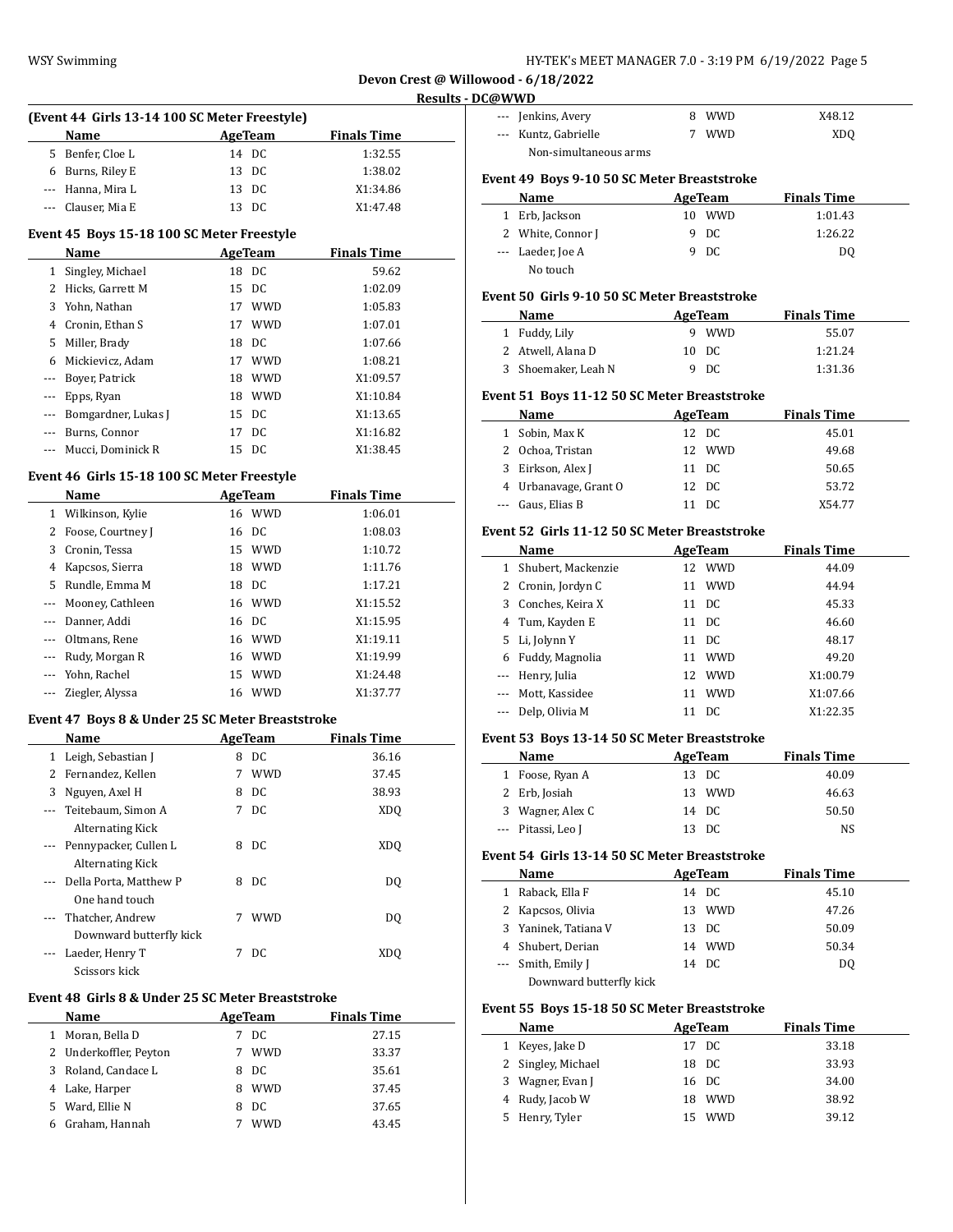$\overline{\phantom{0}}$ 

 $\overline{a}$ 

| (Event 55 Boys 15-18 50 SC Meter Breaststroke) |                                               |    |            |                    |  |
|------------------------------------------------|-----------------------------------------------|----|------------|--------------------|--|
|                                                | Name                                          |    | AgeTeam    | <b>Finals Time</b> |  |
| 6                                              | Epps, Ryan                                    | 18 | <b>WWD</b> | 41.95              |  |
|                                                | --- Yaninek, Alek                             |    | 16 DC      | X41.03             |  |
|                                                | Event 56 Girls 15-18 50 SC Meter Breaststroke |    |            |                    |  |
|                                                | <b>Name</b>                                   |    | AgeTeam    | <b>Finals Time</b> |  |
|                                                | 1 McDonald, Genevieve                         |    | 17 WWD     | 38.82              |  |
| $\mathbf{Z}$                                   | Garber, Julia                                 |    | 15 WWD     | 41.53              |  |
| 3.                                             | Zimmerman, Hannah M                           | 18 | DC.        | 41.97              |  |
| 4                                              | Kapcsos, Sierra                               | 18 | <b>WWD</b> | 42.67              |  |
| 5.                                             | Edwards, Kendra A                             |    | 16 DC      | 42.85              |  |
| 6                                              | Patel, Annika M                               |    | 15 DC      | 45.75              |  |

## **Event 57 Boys 8 & Under 25 SC Meter Butterfly**

|   | <b>Name</b>              |   | AgeTeam    | <b>Finals Time</b> |  |
|---|--------------------------|---|------------|--------------------|--|
| 1 | Fernandez, Kellen        |   | <b>WWD</b> | 37.16              |  |
|   | 2 Della Porta, Matthew P | 8 | DC         | 38.99              |  |
|   | --- Leigh, Dakota Z      | 6 | DC.        | X40.67             |  |
|   | --- Nguyen, Axel H       | 8 | DC.        | DO.                |  |
|   | Arms underwater recovery |   |            |                    |  |
|   | --- Leigh, Sebastian J   |   | DC.        | DO.                |  |
|   | Non-simultaneous arms    |   |            |                    |  |

# **Event 58 Girls 8 & Under 25 SC Meter Butterfly**

|          | <b>Name</b>             |   | AgeTeam    | <b>Finals Time</b> |  |
|----------|-------------------------|---|------------|--------------------|--|
|          | 1 Moran, Bella D        | 7 | DC         | 23.06              |  |
|          | 2 Underkoffler, Peyton  |   | <b>WWD</b> | 31.15              |  |
| 3        | Bomgardner, Annie R     | 8 | DC         | 33.28              |  |
| $\cdots$ | Tum, Willa M            | 8 | DC         | DO.                |  |
|          | <b>Alternating Kick</b> |   |            |                    |  |
| $\cdots$ | Will, Parker            | 8 | <b>WWD</b> | DO                 |  |
|          | Scissors kick           |   |            |                    |  |
|          | Graham, Hannah          | 7 | <b>WWD</b> | DO                 |  |
|          | Alternating Kick        |   |            |                    |  |

### **Event 59 Boys 9-10 50 SC Meter Butterfly**

| Name               | AgeTeam    | <b>Finals Time</b> |
|--------------------|------------|--------------------|
| 1 Anson. Matthew P | 9 DC       | 44.06              |
| 2 Fuddy, Donovan   | <b>WWD</b> | 56.01              |

## **Event 60 Girls 9-10 50 SC Meter Butterfly**

| <b>Name</b>         | AgeTeam |            | <b>Finals Time</b> |  |
|---------------------|---------|------------|--------------------|--|
| Fuddy, Lily         |         | <b>WWD</b> | 55.26              |  |
| 2 Hanna, Elena G    | 10      | DC         | 55.94              |  |
| 3 Cao, Evangeline   | q       | <b>WWD</b> | 1:43.89            |  |
| --- Eirkson, Emme A |         | - DC       | DO.                |  |
| Scissors kick       |         |            |                    |  |

### **Event 61 Boys 11-12 50 SC Meter Butterfly**

|                                             | <b>Name</b>         |  | AgeTeam | <b>Finals Time</b> |  |  |
|---------------------------------------------|---------------------|--|---------|--------------------|--|--|
| 1                                           | Sobin, Max K        |  | 12 DC   | 37.02              |  |  |
|                                             | 2 deManincor, Gio V |  | 12 DC   | 43.98              |  |  |
| 3                                           | Eirkson, Alex J     |  | 11 DC   | 46.01              |  |  |
| 4                                           | Ochoa, Tristan      |  | 12 WWD  | 47.46              |  |  |
|                                             | --- Ward, Carter J  |  | 11 DC   | X1:00.38           |  |  |
| Event 62  Girls 11-12 50 SC Meter Butterfly |                     |  |         |                    |  |  |

**Name Age Team Finals Time** 1 Anson, Katie E 11 DC 37.08

| 2  | Shubert, Mackenzie     |    | 12 WWD     | 37.21  |
|----|------------------------|----|------------|--------|
| 3  | Zlogar, Emma E         |    | 12 DC      | 41.06  |
| 4  | Cronin, Jordyn C       | 11 | <b>WWD</b> | 41.76  |
| 5. | Colon, Avery E         |    | 12 DC      | 42.40  |
| 6  | Fuddy, Magnolia        | 11 | <b>WWD</b> | 46.15  |
|    | deManincor, Harper C   |    | 11 DC      | X44.64 |
|    | Kuntz, Evelyn          | 12 | <b>WWD</b> | X54.11 |
|    | Caldwell, Faithe       | 11 | <b>WWD</b> | XDO    |
|    | Kick breaststroke type |    |            |        |
|    | Mott, Kassidee         |    | <b>WWD</b> | XDO    |
|    | Scissors kick          |    |            |        |

## **Event 63 Boys 13-14 50 SC Meter Butterfly**

| Name                | AgeTeam |        | <b>Finals Time</b> |
|---------------------|---------|--------|--------------------|
| 1 Kurmakov, Grant A | 14 DC   |        | 29.32              |
| 2 Foose, Ryan A     | 13 DC   |        | 32.65              |
| 3 Pitassi, Leo J    | 13 DC   |        | 33.48              |
| 4 Mott, James       |         | 13 WWD | 54.36              |
| --- Burns, Keegan G | 14 DC   |        | X36.60             |

## **Event 64 Girls 13-14 50 SC Meter Butterfly**

| Name               | AgeTeam | <b>Finals Time</b> |  |
|--------------------|---------|--------------------|--|
| 1 Anson, Abby A    | 14 DC   | 35.48              |  |
| 2 Addams, Emily    | 13 WWD  | 47.18              |  |
| 3 Burns, Riley E   | 13 DC   | 50.99              |  |
| 4 Shubert, Derian  | 14 WWD  | 54.49              |  |
| --- Clauser, Mia E | 13 DC   | X58.95             |  |
| --- Benfer, Cloe L | 14 DC   | DO.                |  |
| One hand touch     |         |                    |  |

### **Event 65 Boys 15-18 50 SC Meter Butterfly**

|   | Name               | AgeTeam           | <b>Finals Time</b> |
|---|--------------------|-------------------|--------------------|
|   | Miller, Brady      | 18 DC             | 30.62              |
|   | 2 Hicks, Garrett M | 15 DC             | 31.01              |
| 3 | Rutherford, Nevin  | <b>WWD</b><br>18. | 32.30              |
|   | 4 Rudy, Jacob W    | WWD<br>18.        | 32.86              |
| 5 | Mickievicz, Adam   | <b>WWD</b>        | 33.43              |

#### **Event 66 Girls 15-18 50 SC Meter Butterfly**

|                | Name                  | AgeTeam | <b>Finals Time</b> |  |
|----------------|-----------------------|---------|--------------------|--|
|                | 1 Garber, Julia       | 15 WWD  | 34.13              |  |
| $\overline{2}$ | McDonald, Genevieve   | 17 WWD  | 34.16              |  |
| 3              | Foose, Courtney J     | 16 DC   | 34.47              |  |
|                | 4 Zimmerman, Hannah M | 18 DC   | 36.95              |  |
| 5.             | Oltmans, Rene         | 16 WWD  | 38.94              |  |
|                | --- Rundle, Emma M    | 18 DC   | X37.29             |  |
|                | --- Singley, Rachel M | 16 DC   | X37.92             |  |
|                | --- Wivell, Jillian   | 16 WWD  | X41.28             |  |
|                | --- Mooney, Cathleen  | 16 WWD  | X41.67             |  |
|                | --- Swartz, Cassidy R | 16 DC   | X41.97             |  |
|                | --- Yohn, Rachel      | 15 WWD  | X48.72             |  |
| $\cdots$       | Harr, Aynslee P       | 15 DC   | NS                 |  |

### **Event 67 Boys 8 & Under 100 SC Meter Freestyle Relay**

| Team                 | Relav                | <b>Finals Time</b>      |
|----------------------|----------------------|-------------------------|
| 1 DC.                | А                    | 1:41.24                 |
| 1) Leigh, Dakota Z 6 | 2) Laeder, Henry T 7 |                         |
| 3) Nguyen, Axel H 8  |                      | 4) Leigh, Sebastian J 8 |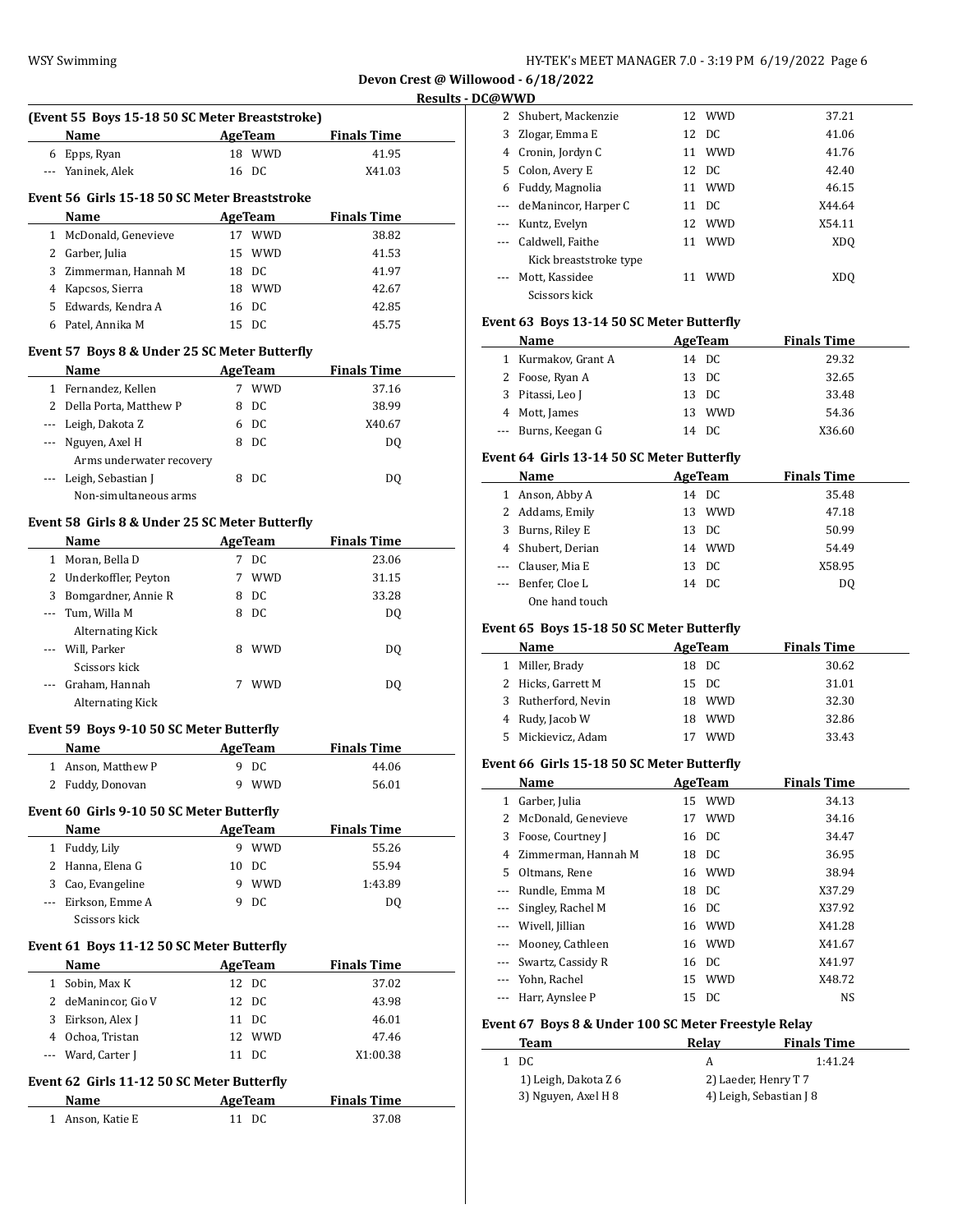$\overline{a}$ 

 $\overline{a}$ 

**Devon Crest @ Willowood - 6/18/2022 Results - DC@WWD**

 $\frac{1}{2}$ 

 $\overline{a}$ 

 $\frac{1}{2}$ 

#### **(Event 67 Boys 8 & Under 100 SC Meter Freestyle Relay)**

|   | Team                        | Relav | <b>Finals Time</b>       |
|---|-----------------------------|-------|--------------------------|
|   | 2 DC                        | B     | 2:06.15                  |
|   | 1) Teitebaum, Simon A 7     |       | 2) Estep, Kash C 7       |
|   | 3) Della Porta, Matthew P 8 |       | 4) Thomas, Mason D 7     |
| 3 | <b>WWD</b>                  | A     | 2:38.98                  |
|   | 1) Cavanaugh, Jude 8        |       | 2) Montgomery, Bennett 8 |
|   | 3) Thatcher, Andrew 7       |       | 4) Fernandez, Kellen 7   |
| 4 | DC.                         | C     | 2:46.43                  |
|   | 1) Shoemaker, Danny S 7     |       | 2) Albert, Tobin P 8     |
|   | 3) Weyhenmeyer, Jacob Z 6   |       | 4) Pitassi, Tate A 8     |
|   |                             |       |                          |

## **Event 68 Girls 8 & Under 100 SC Meter Freestyle Relay**

|   | Team                      | Relav              | <b>Finals Time</b>    |
|---|---------------------------|--------------------|-----------------------|
|   | 1 DC                      | A                  | 1:34.41               |
|   | 1) Roland, Candace L 8    | 2) Ward, Ellie N 8 |                       |
|   | 3) Bomgardner, Annie R 8  |                    | 4) Moran, Bella D 7   |
|   | 2 WWD                     | A                  | 1:57.25               |
|   | 1) Lake, Harper 8         |                    | 2) Hare, LydiaMarie 7 |
|   | 3) Underkoffler, Peyton 7 |                    | 4) Graham, Hannah 7   |
| 3 | DC.                       | B                  | 2:25.95               |
|   | 1) Washinger, Vivien C 7  | 2) Delp, Gwen A 7  |                       |
|   | 3) Stile, Makaylin D 8    | 4) Tum, Willa M 8  |                       |
| 4 | <b>WWD</b>                | B                  | 2:32.05               |
|   | 1) Will, Parker 8         |                    | 2) Erskine, Emma 7    |
|   | 3) Cavanaugh, Ramona 6    |                    | 4) Jenkins, Avery 8   |
|   | DC                        |                    | <b>NS</b>             |

## **Event 69 Boys 9-10 200 SC Meter Freestyle Relay**

|    | Team                        | Relav | <b>Finals Time</b>     |  |
|----|-----------------------------|-------|------------------------|--|
|    | DC                          | A     | 3:11.78                |  |
|    | 1) Caraciolo, Dominick A 10 |       | 2) Hocking, Jonas D 10 |  |
|    | 3) Teitelbaum, James B 10   |       | 4) Anson, Matthew P 9  |  |
| 2. | <b>WWD</b>                  | A     | 4:17.81                |  |
|    | 1) Klossner, Orin 10        |       | 2) Erb, Jackson 10     |  |
|    | 3) Turner, Jax 9            |       | 4) Fuddy, Donovan 9    |  |
| 3  | DC                          | B     | 4:25.77                |  |
|    | 1) Hunsberger, Gage J 10    |       | 2) Laeder, Joe A 9     |  |
|    | 3) Barbush, Jayden R 9      |       | 4) White, Connor J 9   |  |

### **Event 70 Girls 9-10 200 SC Meter Freestyle Relay**

|   | Team                   | Relav                | <b>Finals Time</b>   |
|---|------------------------|----------------------|----------------------|
|   | DC                     | A                    | 3:16.77              |
|   | 1) Albert, Peyton E 10 | 2) Futrel, Ella M 10 |                      |
|   | 3) Clauser, Eve M 10   |                      | 4) Hanna, Elena G 10 |
| 2 | DC                     | B                    | 4:07.85              |
|   | 1) Atwell, Alana D 10  | 2) Mucci, Mia J 10   |                      |
|   | 3) Shoemaker, Leah N 9 |                      | 4) Eirkson, Emme A 9 |
| 3 | WWD                    | А                    | 4:21.39              |
|   | 1) Smith, Angela 9     | 2) Cao, Evangeline 9 |                      |
|   | 3) Robinson, Olivia 9  | 4) Fuddy, Lily 9     |                      |

## **Event 71 Boys 11-12 200 SC Meter Freestyle Relay**

|    | Team                      | Relay                | <b>Finals Time</b> |
|----|---------------------------|----------------------|--------------------|
| 1. | DC                        | А                    | 2:29.63            |
|    | 1) deManincor, Gio V 12   | 2) Laeder, Sam M 12  |                    |
|    | 3) Eirkson, Alex J 11     | 4) Sobin, Max K 12   |                    |
|    | 2 DC                      | в                    | 2:47.09            |
|    | 1) Urbanavage, Grant 0 12 | 2) Soles, Dylan P 12 |                    |
|    | 3) Gaus, Elias B 11       | 4) Patel, Dev M 12   |                    |
|    |                           |                      |                    |

| 3 DC                     |                             | 3:06.72 |
|--------------------------|-----------------------------|---------|
| 1) Shearer, Clayton F 11 | 2) Pennypacker, Jagger L 11 |         |
| 2) Connolly Jochua R 12  | $\Lambda$ Ward Cartor I 11  |         |

3) Connelly, Joshua B 12 4) Ward, Carter J 11

## **Event 72 Girls 11-12 200 SC Meter Freestyle Relay**

|               | Team                        | Relay | <b>Finals Time</b>         |
|---------------|-----------------------------|-------|----------------------------|
| $\mathbf{1}$  | DC                          | A     | 2:18.00                    |
|               | 1) Tum, Kayden E 11         |       | 2) Zlogar, Emma E 12       |
|               | 3) Anson, Katie E 11        |       | 4) Hunt, Sophie G 12       |
| $\mathcal{P}$ | <b>WWD</b>                  | A     | 2:18.53                    |
|               | 1) Dougherty, Sarah 12      |       | 2) Hook, Rebecca 11        |
|               | 3) Cronin, Jordyn C 11      |       | 4) Shubert, Mackenzie 12   |
| 3             | DC.                         | B     | 2:27.66                    |
|               | 1) Colon, Avery E 12        |       | 2) deManincor, Harper C 11 |
|               | 3) Gardner, Ava M 12        |       | 4) Conches, Keira X 11     |
| 4             | DC.                         | C     | 2:44.44                    |
|               | 1) Raback, Chloe G 11       |       | 2) Li, Jolynn Y 11         |
|               | 3) Hocking, Audrey G 12     |       | 4) Plague, Harper E 11     |
| 5.            | <b>WWD</b>                  | B     | 2:49.57                    |
|               | 1) Fuddy, Elise 11          |       | 2) Henry, Julia 12         |
|               | 3) Fuddy, Magnolia 11       |       | 4) Thatcher, Brianna 12    |
| 6             | <b>WWD</b>                  | C     | 3:09.06                    |
|               | 1) Cunningham, Annabelle 12 |       | 2) Mott, Kassidee 11       |
|               | 3) Brehm, Eleni 12          |       | 4) Kuntz, Evelyn 12        |

## **Event 73 Boys 13-14 200 SC Meter Freestyle Relay**

| Team |                     | Relav                   | <b>Finals Time</b>    |
|------|---------------------|-------------------------|-----------------------|
| DC.  |                     | А                       | 2:00.13               |
|      | 1) Foose, Ryan A 13 |                         | 2) Burns, Keegan G 14 |
|      | 3) Li, Bayllen Y 14 | 4) Kurmakov, Grant A 14 |                       |

## **Event 74 Girls 13-14 200 SC Meter Freestyle Relay**

|   | Team                     | Relav                   | <b>Finals Time</b>   |
|---|--------------------------|-------------------------|----------------------|
|   | DC                       | А                       | 2:19.18              |
|   | 1) Anson, Abby A 14      | 2) Kershner, Abbey C 14 |                      |
|   | 3) Yaninek, Tatiana V 13 | 4) Raback, Ella F 14    |                      |
| 2 | WWD                      | A                       | 2:22.51              |
|   | 1) Kapcsos, Olivia 13    |                         | 2) Addams, Emily 13  |
|   | 3) Kuntz, Audra 13       |                         | 4) Wivell, Jenna 13  |
| 3 | DC.                      | B                       | 2:45.41              |
|   | 1) Burns, Riley E 13     |                         | 2) Clauser, Mia E 13 |
|   | 3) Hanna, Mira L 13      |                         | 4) Benfer, Cloe L 14 |

#### **Event 75 Boys 15 & Over 200 SC Meter Freestyle Relay**

|                | Team                      | Relav                  | <b>Finals Time</b>      |
|----------------|---------------------------|------------------------|-------------------------|
| 1.             | DC                        | A                      | 1:45.89                 |
|                | 1) Wagner, Evan $[16]$    | 2) Hicks, Garrett M 15 |                         |
|                | 3) Singley, Michael 18    | 4) Keyes, Jake D 17    |                         |
| $\overline{2}$ | <b>WWD</b>                | A                      | 1:55.09                 |
|                | 1) Mickievicz, Adam 17    |                        | 2) Rudy, Jacob W 18     |
|                | 3) Cronin, Ethan S 17     |                        | 4) Yohn, Nathan 17      |
| 3              | DC                        | B                      | 2:01.79                 |
|                | 1) Yaninek, Alek 16       | 2) Burns, Connor 17    |                         |
|                | 3) Bomgardner, Lukas J 15 |                        | 4) Miller, Brady 18     |
| 4              | <b>WWD</b>                | B                      | 2:05.23                 |
|                | 1) Boyer, Patrick 18      |                        | 2) Epps, Ryan 18        |
|                | 3) Henry, Tyler 15        |                        | 4) Rutherford, Nevin 18 |